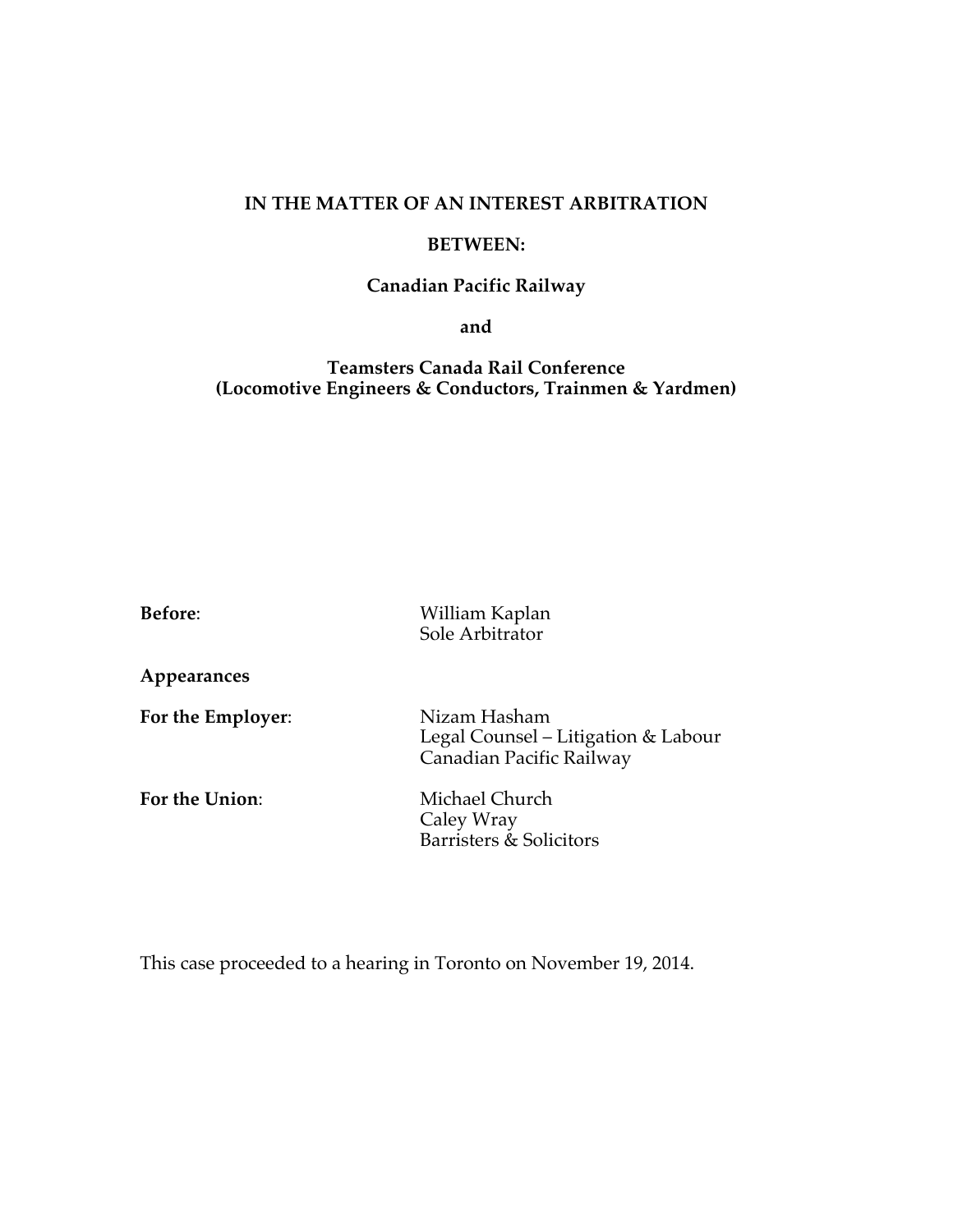## **Introduction & Award**

On December 19, 2012, I issued an award pursuant to the *Restoring Rail Service Act, 2012*. At the request of the parties, I remained seized of all matters until new collective agreements were executed by the parties. Two implementation issues subsequently arose and proceeded to a hearing held in Toronto on November 19, 2014. One of the outstanding issues in dispute was resolved at that hearing. The other matter, however, could not be resolved.

In the hearing that led to the December 19, 2012 award, the parties made various proposals. Among the proposals was an employer request for the consolidation of a number of collective agreements. The union did not agree. The award stated: "Unless directly dealt with in this award, all outstanding employer and union proposals are dismissed." The award did not grant the employer request. The employer, however, argues, among other legal positions that it advanced, that the award did not extinguish certain preexisting legal commitments to agree upon and execute a consolidated collective agreement. The union takes the position that there was no jurisdiction to consider this as I was *functus.*

Having carefully reviewed the detailed written submissions of the parties, together with their representations made at the hearing, I am of the view that the employer request must be dismissed. Pre-existing legal commitments may be enforceable – I express no view on that – but not by me. The same is true with respect to the other legal arguments the employer advanced. My jurisdiction is limited to the implementation of my award and I did not grant the employer request. There is nothing, therefore, for me to implement. Moreover, and for

2